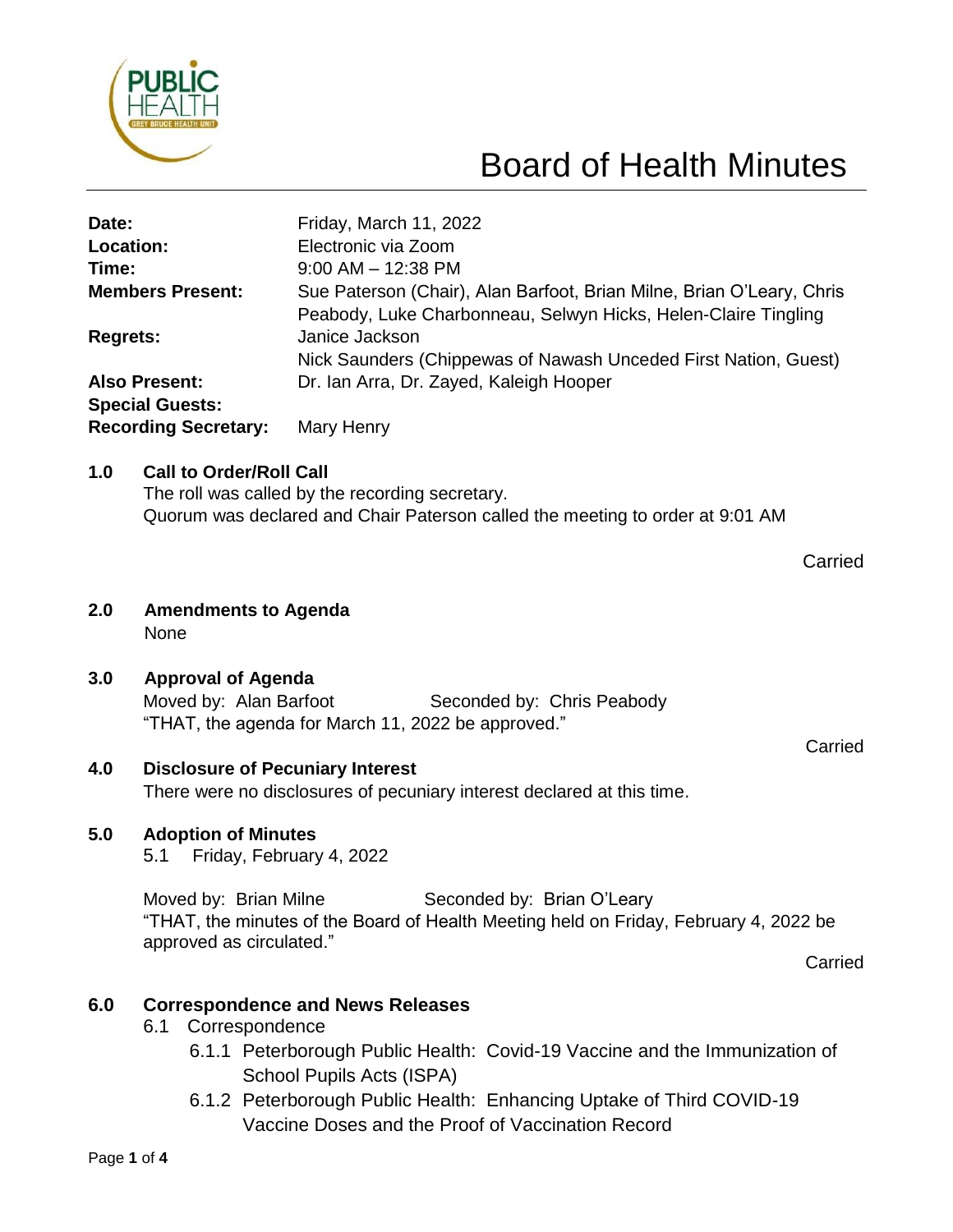6.1.3 Public Health Sudbury and Districts: Health and Racial Equity: Denouncing Acts and Symbols of Hate

The Board of Health members discussed the correspondence from Public Health Sudbury and Districts and agreed to receive the correspondence and not endorse.

- 6.1.4 Town of Blue Mountains: Formal Working Group to Facilitate and Support Communications and Economic Recovery
- 6.2 News Releases
	- 6.2.1 GBHU Vaccine Clinics February 7 February 13
	- 6.2.2 Paterson acclaimed as Board of Health Chair
	- 6.2.3 Local recommendations on rapid tests remain unchanged
	- 6.2.4 GBHU Vaccine Clinics February 14 February 20
	- 6.2.5 Public Health upgrading dental clinics
	- 6.2.6 Grey-Bruce in favourable position as province accelerates reopening
	- 6.2.7 Situation Report evolving
	- 6.2.8 Needle Exchange program site reopening
	- 6.2.9 MOH rescinding self-isolation Class Order
	- 6.2.10Some public health measures remain in place
	- 6.2.11Local efforts position Grey-Bruce for safe lifting of provincial masking mandate

Dr. Arra discussed correspondence and Denis Langlois discussed news releases in February and March 2022.

Moved by: Helen-Claire Tingling Seconded by: Selwyn Hicks "THAT, the Board of Health receives the Correspondence and Media Releases for March 11, 2022 as presented."

**Carried** 

### **7.0 Staff Presentation**

7.1 GBHU Branding Revamp Strategy – Communications Coordinator

### **8.0 Medical Officer of Health Update**

- 8.1 MOH Update (Strategic Planning Presentation) The Medical Officer of Health and the Physician Consultant presented the Strategic Planning presentation.
- 8.2 Public Health Modernization Update (STANDING ITEM) No update from the Ministry of Health on this item.
- 8.3 Opioid Situation Grey Bruce (STANDING ITEM) The health unit continues to provide core functions related.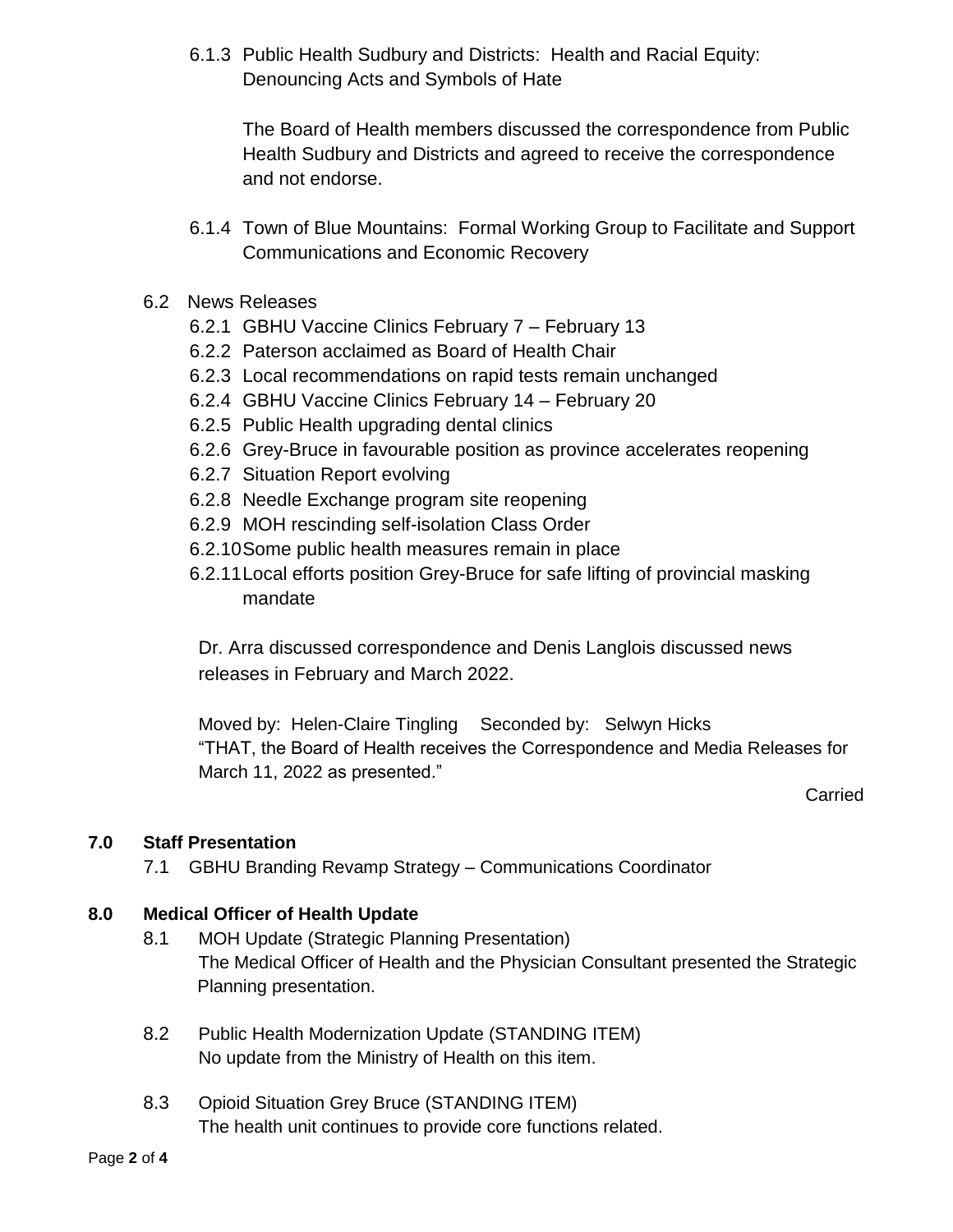Moved by: Alan Barfoot Seconded by: Chris Peabody "THAT, the Board of Health receive the Medical Officer of Health update for March 11, 2022 as presented."

**Carried** 

#### **9.0 Corporate Services**

9.1 BDO Audit Planning Report The Finance Manager presented the BDO Audit Planning Report.

Moved by: Brian Milne Seconded by: Luke Charbonneau "THAT, the Board of Health receive the BDO Audit Planning Report as presented."

Carried

9.2 Financial Report – December 2021 The Financial Manager presented the December 2021 Financial Report.

Moved by: Alan Barfoot Seconded by: Brian O'Leary "THAT, the Board of Health receive the Financial Report update for March 11, 2022 as presented."

Carried

Carried

9.3 2022 Budget Draft Presentation The Financial Manager presented the 2022 Budget Draft.

> Moved by: Selwyn Hicks Seconded by: Brian O'Leary "THAT, the Board of Health receive the 2022 Budget Draft presentation."

- 10.1 Personal Matters About An Identifiable Individual (3 items)
- 10.2 Labour Relations Negotiations and Matters Pertaining to Collective Bargaining

Moved by: Brian Milne Seconded by: Alan Barfoot "THAT, the Board of Health go into closed session at 11:12 AM to discuss three items pertaining to personal matters about an identifiable individual and one item pertaining to labour relations negotiations and matters pertaining to collective bargaining. FURTHER THAT, Dr. Arra, Dr. Zayed, Ms. Kaleigh Hooper and Ms. Mary Henry shall remain present."

Carried

*The Board returned to open session at 12:36 PM with Chair Paterson presiding. Chair Paterson declared that only the items stated on the agenda to move into closed session were discussed. Two items were received for information and direction was given to staff for two items.*

**10.0 In-Camera**